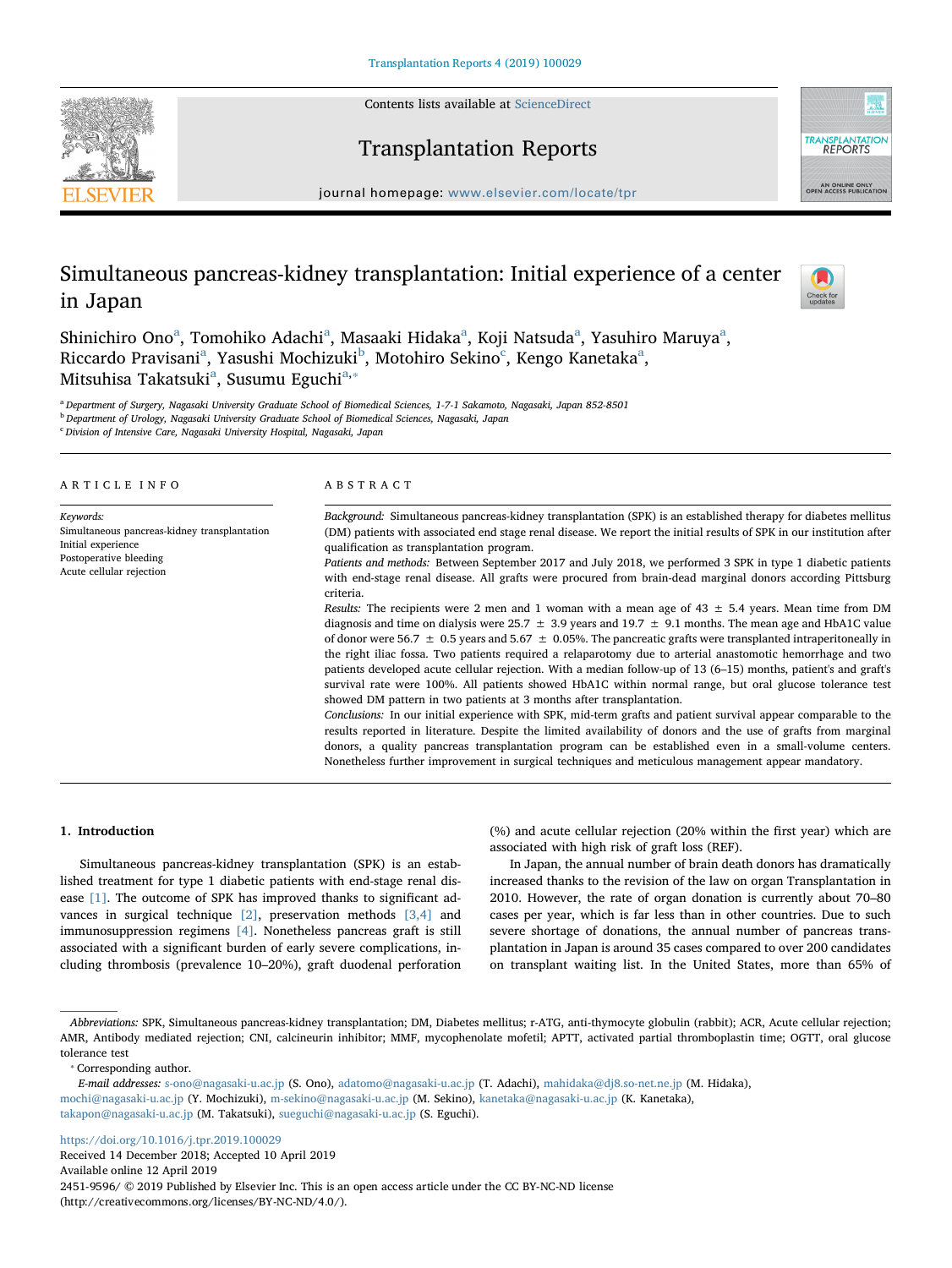waiting patients is transplanted within 1 year [\[5\],](#page-3-4) while in Japan, the median waiting time for pancreas transplantation is around three and half year and a nearly 25% of patients have been waiting more than 5 years [\[6\].](#page-3-5)

Under such circumstances, it is expected that the development of a new pancreas transplantation program in a small volume center may face several difficulties.

Our Institution has performed 285 cases of liver transplantation and 258 case of kidney transplantation, since the brief case respectively in 1997 and 1965 until now. Between September 2017 and July 2018, we performed 3 cases of SPK in type 1 diabetic patients with end-stage renal disease.

On October 2016 Our Institution received the certification as 18th facility for pancreas transplantation in Japan and between September 2017 and July 2018, we performed 3 cases of SPK. The aim of the present study was to report the result of our initial experience

### 2. Patients and methods

Clinical and demographic characteristics of recipients and donors as well as data about transplant surgical procedure and postoperative course were retrospectively reviewed after approval by the ethical committee of Nagasaki university hospital (#15052506).

Selection criteria for SPK indication were DM type 1 associated with end-stage renal disease in dialysis therapy.

All grafts were procured from brain-dead donors and were preserved with University of Wisconsin solution.

Pancreas was implanted intraperitoneally in the right iliac fossa trough a modified hockeystick incision. Graft artery and portal vein were respectively anastomosed to the recipient's external iliac artery and vein. A Carrel patch and a Y-graft were employed in 2 and 1 case respectively. After bringing a jejunal limb, graft exocrine drainage was provided by anastomosis of the duodenum graft to a Roux-en-Y jejunal limb in a side-to-side fashion by two-layer continuous running suture.

Kidney was implanted retroperitoneally in the left iliac fossa, with anastomosis of graft renal artery and vein to recipient's external iliac artery and vein respectively. Ureter was anastomosed to the urinary bladder using Lich-Gregoir standard technique.

Immunosuppression protocol was based on induction with basiliximab and maintenance with calcineurin inhibitor (CNI), mycophenolate mofetil (MMF) and steroid.

Thromboprofilax protocol was based on intravenous heparin infusion. It was started during transplantation at kidney graft reperfusion and was maintained until POD 10. Thereafter it was switched to low dose aspirin. Target range of activated partial thromboplastin time (APTT) during heparin infusion was between 45 and 60 s. For antimicrobial perioperative prophylaxis, third generation cephalosporin and micafungin sodium 100 mg were given for 3 and 7 days respectively. CMV prophylaxis was not routinely used.

After hospital discharge all the patients were followed up clinically and monitored for grafts function by physical examination and laboratory test for fasting glucose, HbA1C, C-peptide, amylase, lipase, creatinine and anti-CMV pp65 antibody. In additionally oral glucose tolerance test (OGTT) was performed periodically.

#### 3. Results

The recipients were 2 men and 1 woman, with a mean age of 43  $\pm$  5.4 years, HbA1C value of 8.1  $\pm$  1.1%, the duration of DM of 25.7  $\pm$  3.9 years and time on dialysis of 19.7  $\pm$  9.1 months. According to the Minnesota criteria [\[7\]](#page-3-6) and Pittsburg criteria [\[8\],](#page-3-7) all donors were classified as marginal donors. The mean donor age was 56.7  $\pm$  0.5 years, body mass index 22.9  $\pm$  1.3 kg/m<sup>2</sup>. In two donors, the cause of death was cerebrovascular disease while for all of the donors a cardio-pulmonary arrest was reported. All of donors used at least two types of vasopressors. The mean HbA1C and serum creatinine

<span id="page-1-0"></span>Table 1

Characteristics of donor and recipient ( $n = 3$ ).

| Characteristics                    | value           |
|------------------------------------|-----------------|
| Recipient                          |                 |
| Age $(yr)$                         | $43 + 5.4$      |
| Gender (male, female)              | 2:1             |
| HbA1C                              | $8.1 \pm 1.1$   |
| Duration of diabetes (yr)          | $25.7 \pm 3.9$  |
| Duration of dialysis (mo)          | $19.7 + 9.1$    |
| Donor                              |                 |
| Age $(yr)$                         | $56.7 \pm 0.5$  |
| Gender (male, female)              | 1.2             |
| Body mass index $(kg/m^2)$         | $22.9 + 1.3$    |
| Cause of death                     |                 |
| Cerebrovascular disease            | $2(66.6\%)$     |
| Hypoxic brain damage               | $1(33.3\%)$     |
| Pre-procurement HbA1C (%)          | $5.67 \pm 0.05$ |
| Pre-procurement creatinine (mg/dl) | $0.62 \pm 0.11$ |
| Marginal donor                     |                 |
| Minnesota criteria                 | $3(100\%)$      |
| Pittsburg criteria                 | $3(100\%)$      |
| HLA mismatch                       | $3.7 \pm 1.2$   |
|                                    |                 |

value were 5.67  $\pm$  0.05% and 0.62  $\pm$  0.11 mg/dl respectively. The mean number of HLA mismatch was  $3.7 \pm 1.2$ . The characteristics of donors and recipients were summarized in [Table 1.](#page-1-0)

The mean total ischemia times was  $597 \pm 110$  min for the renal grafts and 841  $\pm$  95 min for the pancreatic grafts. The implantation time for pancreas and kidney were  $316 \pm 13$  and  $258 \pm 27$  min respectively. Mean blood loss was  $1032 \pm 246$  gr.

The postoperative course of each patient was summarized in [Table 2.](#page-2-0) Three episodes of acute bleeding requiring relaparotomy occurred in 2 patients within POD 1. No hemodynamic instability was associated. At surgical exploration the source of bleeding was the pancreas arterial anastomosis in 2 cases and kidney arterial anastomosis in 1 case. Thereafter, one patient developed a peripancreatic abscess without any signs of pancreatic leak or duodenal perforation, which was treated with surgical toilette.

No cases of pancreas graft trombosis, ileus, delayed graft function of the kidney, or urologic complications were recorded.

Two patients developed an episode of acute cellular rejection (ACR) at POD 30 and 49 respectively. In one patient, rejection affected only the kidney while in the other it was combined pancreas-kidney. Both patients were treated with steroid pulse and r-ATG with normalization of laboratory tests. However, in the recipient who developed a combined kidney-pancreas ACR, a CMV infection occurred during r-ATG therapy. Therefore, intravenous ganciclovir and intravenous gammaglobulin were administered and the immunosuppression was tapered. No cases of antibody-mediated rejection were recorded.

The mean HbA1C and serum creatinine level at 1, 3, 6, 12 months after transplantation were 5.1  $\pm$  0.2%, 5.2  $\pm$  0.2%, 5.5  $\pm$  0.1% and 5.5  $\pm$  0.1% and 1.3  $\pm$  0.2 mg/dl, 1.4  $\pm$  0.2 mg/dl, 1.4  $\pm$  0.2 mg/dl and  $1.6 \pm 0$  mg/dl.

Despite of a normal HbA1c, two patients showed DM pattern at OGTT at 3 months after transplantation. The mean HOMA-IR at 3 and 12 months after transplantation were  $0.98 \pm 0.35$  and  $0.87 \pm 0.27$ . The mean HOMA-β at 3 and 12 months after transplantation were 36.1  $\pm$  10.9 and 48.3  $\pm$  20. Trends of HOMA-IR and HOMA-β were summarized in [Fig. 1](#page-2-1)A and B. In the glucagon stimulation test, all patients showed  $\triangle$ CPR  $\geq$  2 at any time. With a median follow-up of 13 [6–[15\]](#page-3-5) months, patient's and all graft's survival rate were 100%.

#### 4. Discussion

Due to the significant shortage of deceased donor in Japan, up to 63% of pancreas grafts are currently obtained from marginal donors according Pittsburg criteria [\[8,9\].](#page-3-7) Indeed, all the donors in the present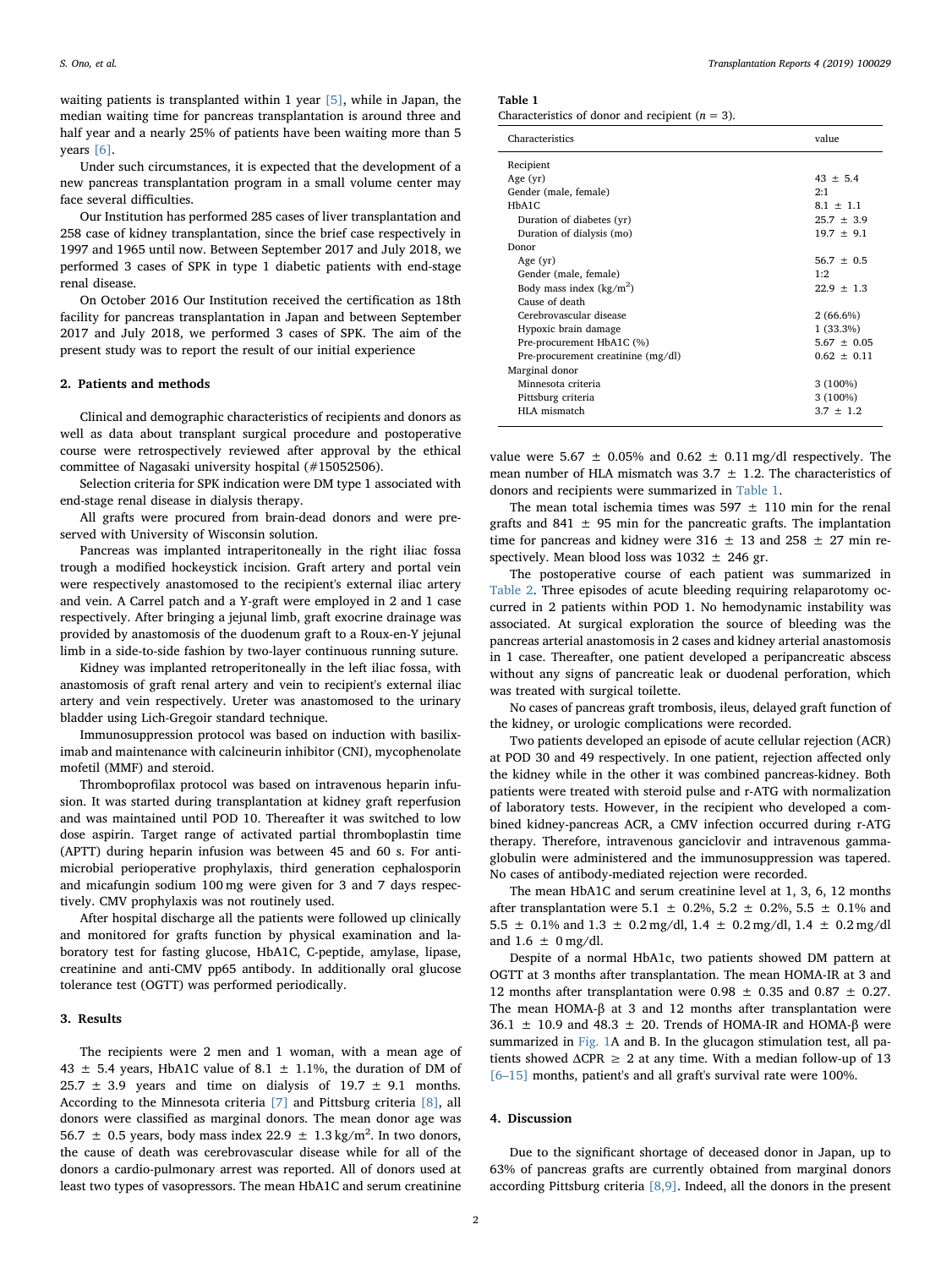#### <span id="page-2-0"></span>Table 2

Postoperative course of the recipients.

| Total        | Patient 1                                    | Patient 2                                     | Patient 3                     |
|--------------|----------------------------------------------|-----------------------------------------------|-------------------------------|
|              |                                              |                                               |                               |
| 2(66.7%)     | Pancreas arterial anastomosis                | None                                          | Pancreas arterial anastomosis |
|              | POD <sub>1</sub>                             |                                               | POD <sub>0</sub>              |
|              |                                              |                                               | Kidney arterial anastomosis   |
|              |                                              |                                               | POD <sub>1</sub>              |
| 2(66.7%)     | Subcutanous abscess                          | None                                          | Peripancreatic abscess        |
|              | POD <sub>8</sub>                             |                                               | <b>POD 11</b>                 |
| $\mathbf{0}$ | None                                         | None                                          | None                          |
| $\mathbf{0}$ | None                                         | None                                          | None                          |
|              |                                              |                                               |                               |
| $1(33.3\%)$  | None                                         | <b>POD 49</b>                                 | None                          |
|              |                                              | Treated with steroid pulse $+$ r-ATG therapy  |                               |
| 2(66.7%)     | <b>POD 30</b>                                | <b>POD 49</b>                                 | None                          |
|              | Treated with steroid pulse and r-ATG therapy | Treated with steroid pulse $+ r$ -ATG therapy |                               |
| $\mathbf{0}$ | $1(33.3\%)$                                  | None                                          | None                          |
|              |                                              |                                               |                               |

<span id="page-2-1"></span>

Fig. 1. A: All patients showed normal value of HOMA-IR at 3 and 12 months after transplantation. B: Two patients showed low value of HOMA-β at 3 months after transplantation and did no improved thereafter.



Fig. 1. (continued)

clinical series were classified as marginal. Such characteristics may potentially compromise the outcome of SPK [\[6,8\].](#page-3-5) In our series, two patients showed a negative trend of HOMA-β during the follow-up which may be due to a low graft quality from marginal donors. These patients may require dipeptidyl peptidase-4 inhibitors in the future for beta cell protection and insulin secretion promotion. Furthermore, it has been reported that grafts from marginal donors are associated with an increased risk of pancreas graft thrombosis and graft loss [\[10,11\]](#page-3-8). Other identified risk factors for graft thrombosis comprise vascular injury during organ procurement, quality of preservation and reperfusion, surgical technique [\[12\],](#page-3-9) decrease in flow rate of drainage vein [\[13\]](#page-3-10) and hyper coagulated state after surgery [\[14\]](#page-3-11). With the aim to minimize the risk of graft thrombosis, the selected thromboprofilax protocol at our Institution was based on intraoperative start of intravenous heparin infusion for the first 10 postoperative days, as modified protocol of previous report [\[15\].](#page-3-12) However, this management was surely associated with a higher hemorrhagic risk which was the probable cause of the 3 cases of early postoperative hemorrhage requiring relaparotomy in the present series. Nonetheless, no hemodynamic instability was associated, the prompt surgical bleeding control resulted effective and at a mean follow up time of 13 months all the grafts are well functioning.

The other main concern of the present clinical series was ACR. The overall prevalence of kidney ACR in our institution was 8.9% which appears to be in line with the data as reported [\[16\].](#page-3-13) In our series, all patients were inducted by basiliximab and in two of three patients developed ACR, such results may be clinically significant and require any immunosuppresive protocol change for the moment. Compared basiliximab and r-ATG, r-ATG had an effect to decrease the acute cellular rejection in the first year after SPK with similar side effects as an induction therapy [\[17\]](#page-3-14). Besides r-ATG is not covered by health insurance in Japan at the moment. Anyway, new cases of SPK will surely provide additional data. Nonetheless ACR of pancreas graft is associated with increased risk for not only acute but also chronic graft loss. In the single case of ACR of the present series, the graft recovered completely after administration steroid pulse and r-ATG, but longer follow-up will be needed for evaluation of long-term outcome.

In our initial experience with SPK, mid-term grafts and patient survival appear comparable to the results reported in literature. Despite the limited availability of donors and the use of grafts from marginal donors, a quality pancreas transplantation program can be established even in a small-volume centers. Nonetheless further improvement in surgical techniques and meticulous management appear mandatory.

# Disclosure

The authors declare no conflicts of interest in association with the present study. Ono S contributed to this paper.